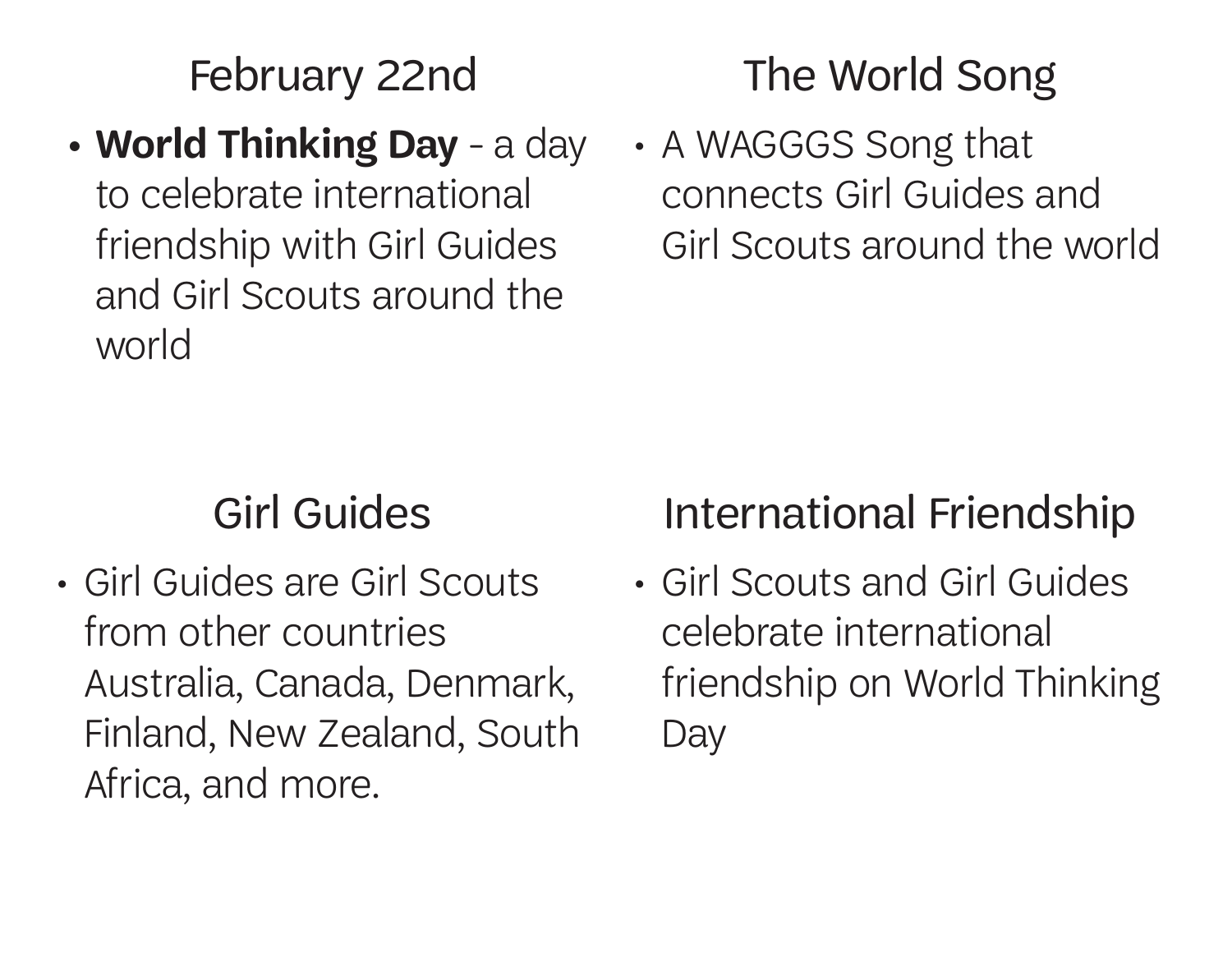#### World Center

- World Centers offer Girl Scouts and Girl Guides a comfortable, safe place to stay during seminars, training sessions or international events.
- There are 5 World Centers.

# Africa

• Africa is home to the Kusafiri World Centre. This "centre" has no fixed site; rather, location varies by event.

#### India

• India is home to Sangam World Center in Pune, India.

# United Kingdom

• The UK is home to the Pax Lodge World Center in Hampstead Village.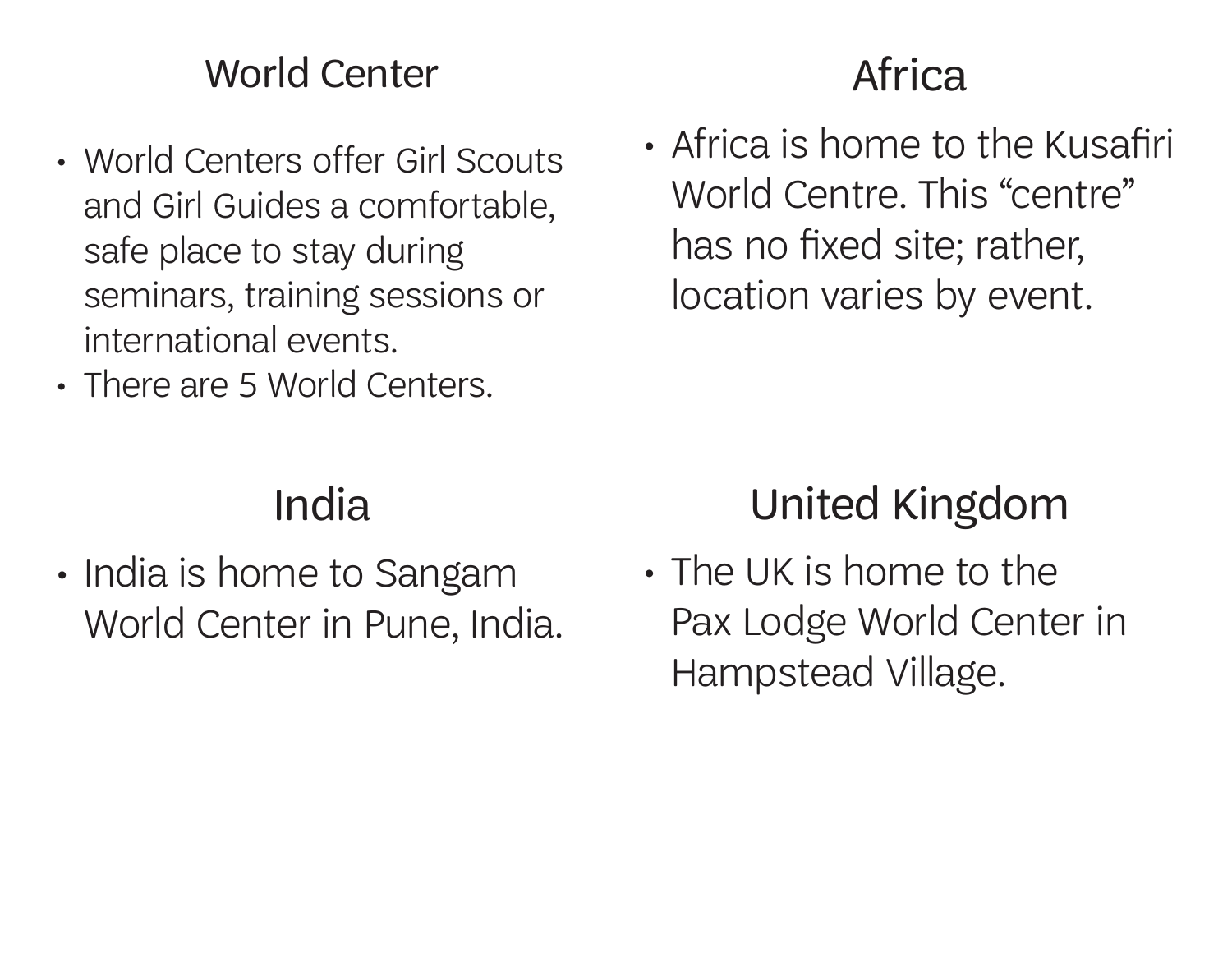### Switzerland

• Switzerland is home to the Our Chalet World Center in the Swiss Alps.

### Mexico

• Mexico is home to the Our Cabaña World Center in historic Cuernavaca.

### Our Cabaña

• Our Cabaña is the largest World Center, located in Mexico. It can accomodate up to 90 guests.

## Our Chalet

• Our Chalet, located in the Swiss Alps, is the very first World Center.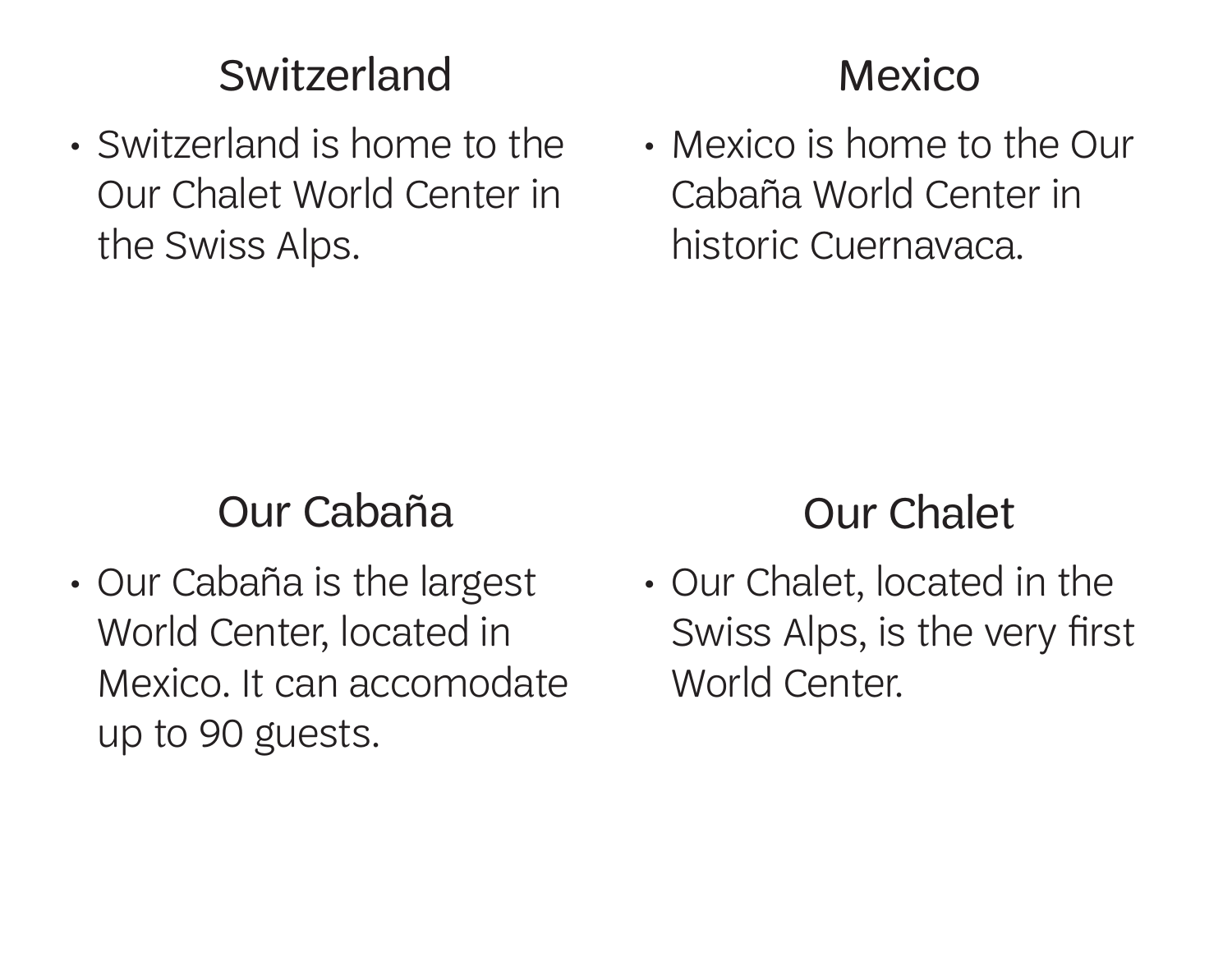## Pax Lodge

• Pax Lodge is a World Center located just outside of London, England.

#### Sangam

• Sangam is a World Center located on the banks of the Mula Riber in Pune, India, a few hours from Mumbai. Sangam means "coming together" in Sanskrit.

## **Culture**

• On World Thinking Day, Girl Scouts are encouraged to explore and discover different cultures from around the world.

# Peace-builder

• Peacebuilding is the 2021 World Thinking Day theme.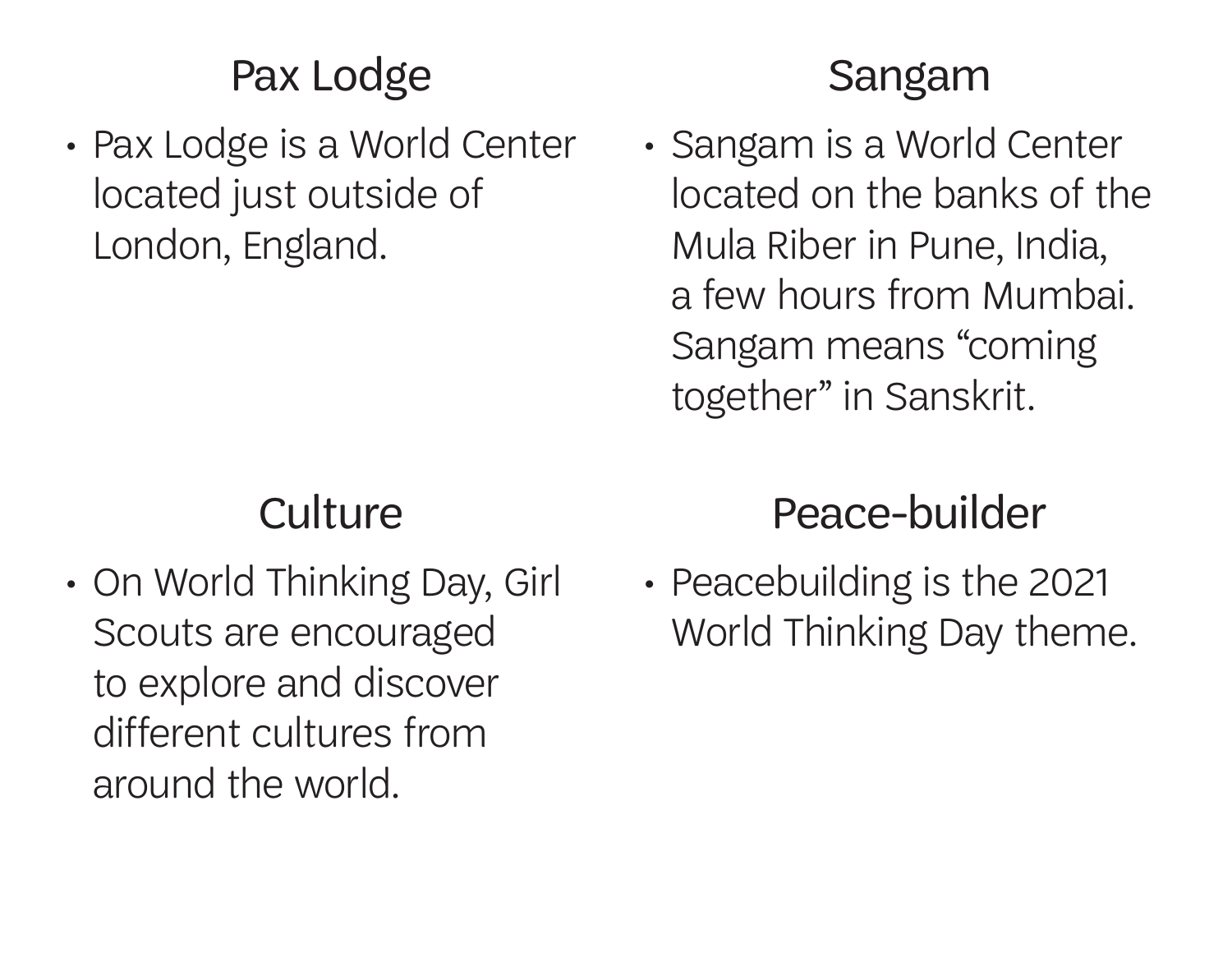#### September 21st

• September 21st is the International Day of Peace

#### WAGGGS

• WAGGGS stands for the World Association of Girl Guides and Girl Scouts.

# World Trefoil Pin

• The World Trefoil Pin indicates you are part of the World Association of Girl Guides and Girl Scouts.

## Language

• Girl Scouts and Girl Guides from all over the world speak many different languages. On World Thinking Day, try learning to say Hello in a new language.